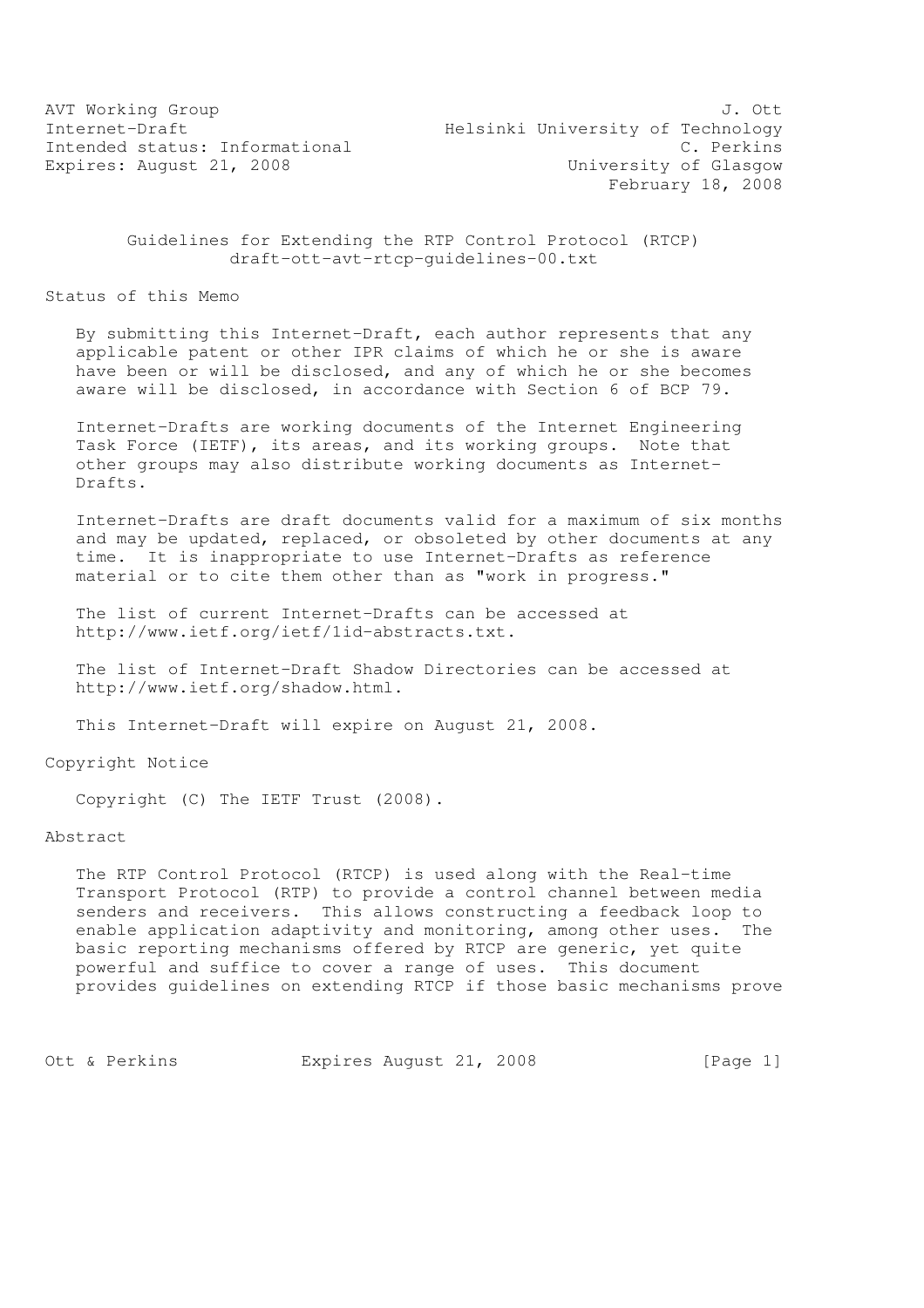insufficient.

Table of Contents

| $2$ . |                                                   |  |  |  |  |  |  |
|-------|---------------------------------------------------|--|--|--|--|--|--|
|       | 3. RTP and RTCP Operation Overview 4              |  |  |  |  |  |  |
|       |                                                   |  |  |  |  |  |  |
|       |                                                   |  |  |  |  |  |  |
|       | 4. Issues with RTCP Extensions 7                  |  |  |  |  |  |  |
| 5.    |                                                   |  |  |  |  |  |  |
| 6.    | Security Considerations 11                        |  |  |  |  |  |  |
|       |                                                   |  |  |  |  |  |  |
| 8.    |                                                   |  |  |  |  |  |  |
|       |                                                   |  |  |  |  |  |  |
|       | 9.1. Normative References 11                      |  |  |  |  |  |  |
|       | 9.2. Informative References 12                    |  |  |  |  |  |  |
|       |                                                   |  |  |  |  |  |  |
|       | Intellectual Property and Copyright Statements 14 |  |  |  |  |  |  |
|       |                                                   |  |  |  |  |  |  |

Ott & Perkins Expires August 21, 2008 [Page 2]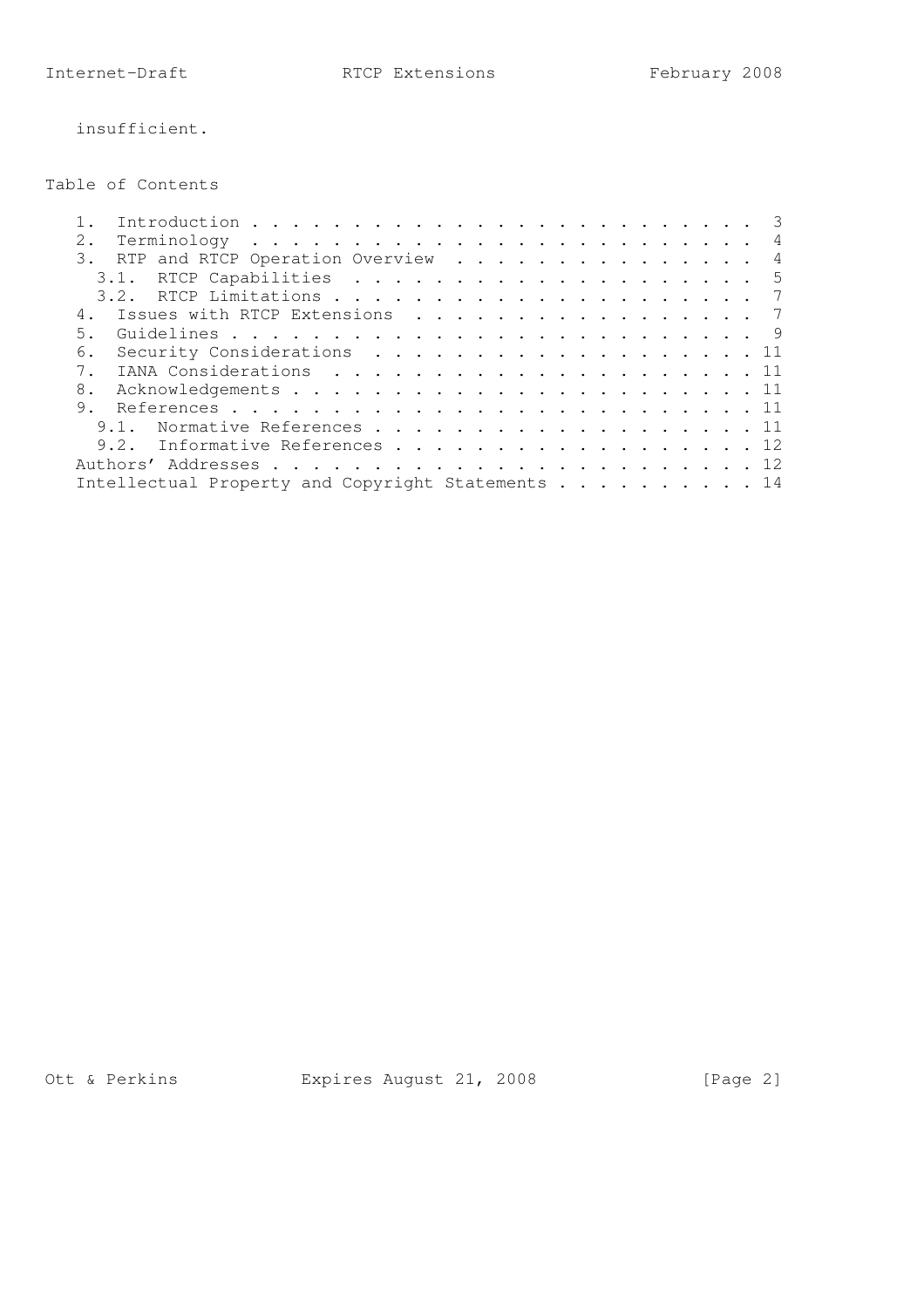## 1. Introduction

 The Real-time Transport Protocol (RTP) [RFC3550] is used to carry time-dependent (often continuous) media such as audio or video across a packet network in an RTP session. RTP usually runs on top of an unreliable transport such as UDP, DTLS, or DCCP, so that RTP packets are susceptible to loss, re-ordering, or duplication. Associated with RTP is the RTP Control Protocol (RTCP) which provides a control channel for each session: media senders provide information about their current sending activities ("feed forward") and media receivers report on their reception statistics ("feedback") in terms of received packets, losses, and jitter. Senders and receivers provide self-descriptions allowing to disambiguate all entities in an RTP session and correlate SSRC identifiers with specific application instances. RTCP is carried over the same transport as RTP and is hence inherently best-effort and hence the RTCP reports are designed for such an unreliable environment, e.g., by making them "for information only".

 The RTCP control channel provides coarse-grained information about the session in two respects: 1) the RTCP SR and RR packets contain only cumulative information or means over a certain period of time and 2) the time period is in the order of seconds and thus neither has a high resolution nor does the feedback come back instantaneously. Both these restrictions have their origin in RTP being scalable and generic. Even these basic mechanisms (which are still not implemented everywhere despite their simplicity and very precise specification, including sample code) offer substantial information for designing adaptive applications and for monitoring purposes, among others.

 Recently, numerous extensions have been proposed in different contexts to RTCP which significantly increase the complexity of the protocol and the reported values, mutate it toward an command channel, and/or attempt turning it into a reliable messaging protocol. While the reasons for such extensions may be legitimate, many of the resulting designs appear ill-advised in the light of the RTP architecture. Moreover, extensions are often badly motivated and thus appear unnecessary given what can be achieved with the RTCP mechanisms in place today.

 This document is intended to provide some guidelines for designing RTCP extensions. It is particularly intended to avoid an extension creep for corner cases which can only harm interoperability and future evolution of the protocol at large. We first outline the basic operation of RTCP and constructing feedback loops using the basic RTCP mechanisms. Subsequently, we outline categories of extensions proposed (and partly already accepted) for RTCP and

Ott & Perkins Expires August 21, 2008 [Page 3]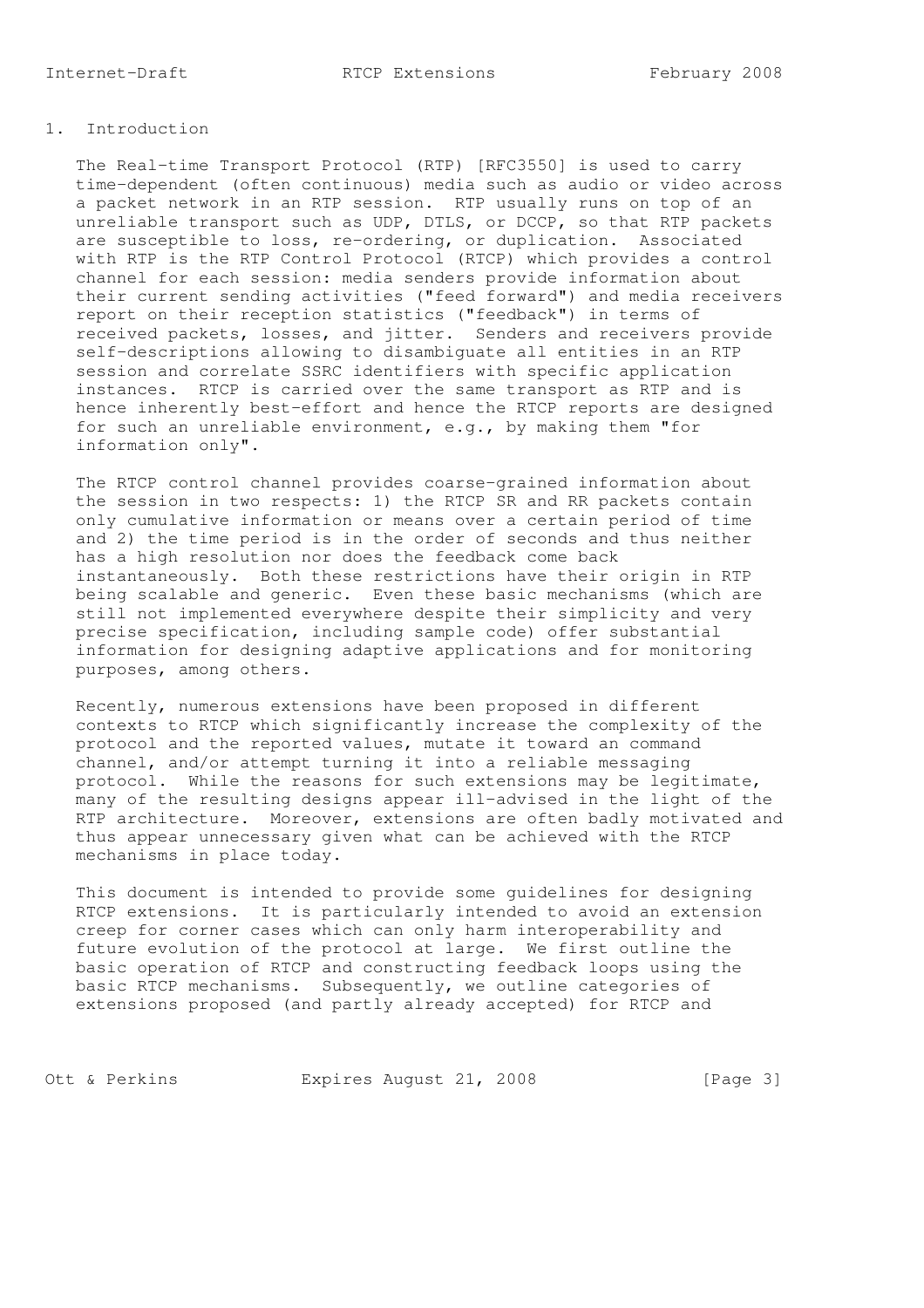discuss issues and alternative ways of thinking by example. Finally, we provide some guidelines and highlight a number of questions to ask (and answer!) before writing up an RTCP extension.

# 2. Terminology

 The key words "MUST", "MUST NOT", "REQUIRED", "SHALL", "SHALL NOT", "SHOULD", "SHOULD NOT", "RECOMMENDED", "MAY", and "OPTIONAL" in this document are to be interpreted as described in BCP 14, RFC 2119 [RFC2119] and indicate requirement levels for compliant implementations.

 The terminology defined in RTP [RFC3550], the RTP Profile for Audio and Video Conferences with Minimal Control [RFC3551], and the Extended RTP Profile for RTCP-Based Feedback (RTP/AVPF) [RFC4585] apply.

### 3. RTP and RTCP Operation Overview

 One of the twelve networking truths states: "In protocol design, perfection has been reached not when there is nothing left to add, but when there is nothing left to take away" [RFC1925]. Despite (or because of) this being an April, 1st, RFC, this specific truth is very valid and it applies to RTCP as well.

 In this section, we will briefly review what is available from the basic RTP/RTCP specifications. As specifications, we include those which are generic, i.e., do not have dependencies on particular media types. This includes the RTP base specification [RFC3550] and profile [RFC3551], the RTCP bandwidth modifiers for session descriptions [RFC3556], the timely feedback extensions (RFC 4585), and the extensions to run RTCP over SSM networks. RTCP XR [RFC3611] provides extended reporting mechanisms which are partly generic in nature, partly specific to a certain media stream.

We do not cover other RTP-related documents: SRTP [RFC3711] is orthogonal as is the mapping of RTP/RTCP to other transports (such as RFC 4571). The description of RTP topologies is useful knowledge (RFC 5117) but functionally not relevant here. Various RTP error control mechanisms (such as RFC 2198, RFC 2733, RFC 4588, and RFC 5109) are useful mechanisms for RTP packets, some of which may be worthwhile for RTCP if appropriate.

Ott & Perkins **Expires August 21, 2008** [Page 4]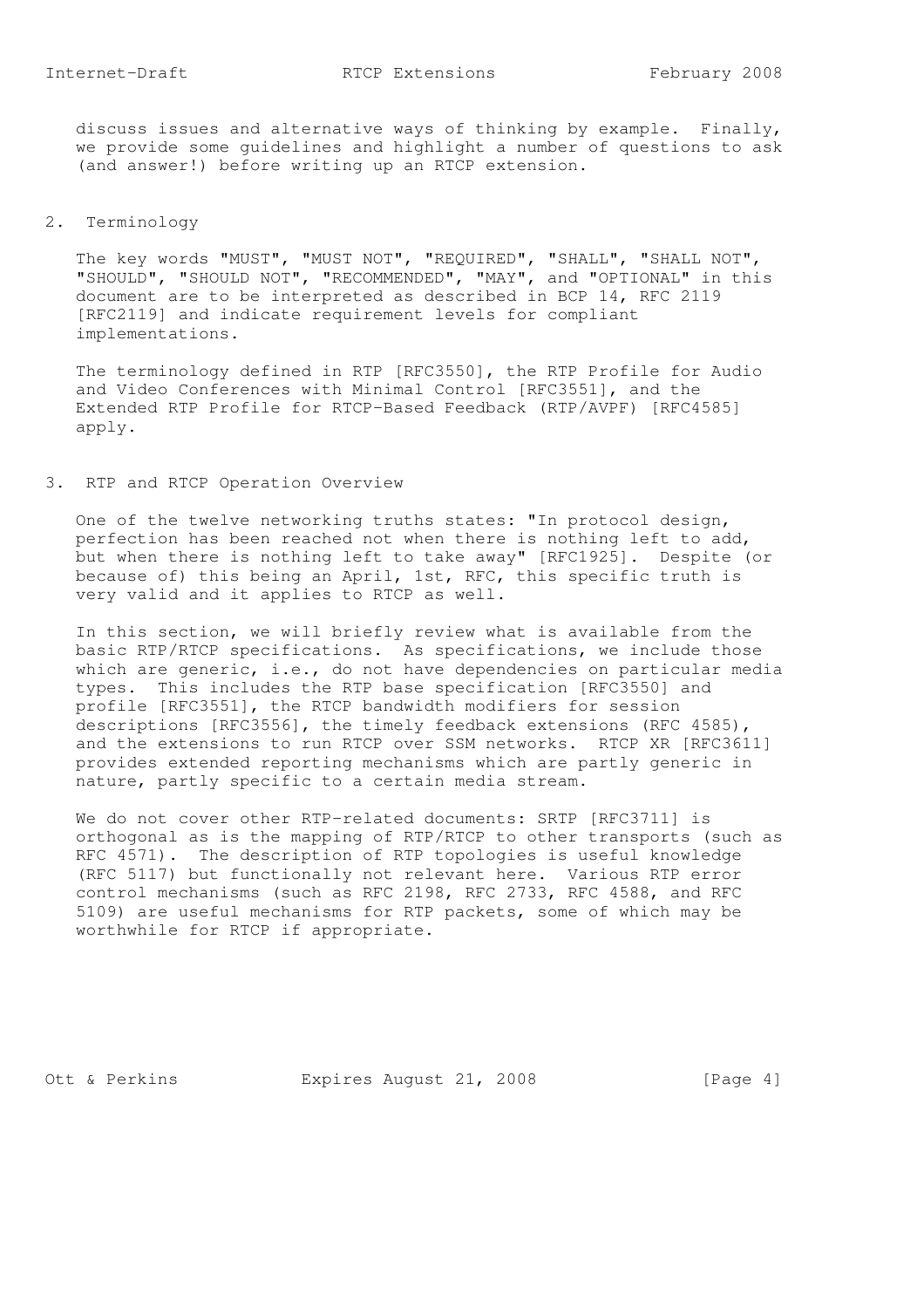# 3.1. RTCP Capabilities

 The RTP/RTCP specifications quoted above provide feedback mechanisms with the following properties, which can be considered as "building blocks" for adaptive real-time applications for IP networks.

- o Sender Reports (SR) indicate to the receivers the total number of packets and octets have been sent (since the beginning of the session or the last change of the sender's SSRC). These values allow deducing the mean data rate and mean packet size for both the entire session and, if continuously monitored, for every transmission interval.
- o Receiver Reports (RR) and SRs indicate reception statistics from each receiver for every sender. These statistics include:
	- \* The packet loss rate since the last SR or RR was sent.
- \* The total number of packets lost since the beginning of the session which may again be broken down to each reporting period.
- \* The highest sequence number received so far -- which allows a sender to roughly estimate how much data is in flight when used together with the SR and RR timestamps (and also allows observing whether the path still works and at which rate packets are delivered to the receiver).
	- \* The moving average of the inter-arrival jitter of media packets.
	- o These values are sampled in "regular" interval 0.5 ... 1.5 times the deterministic calculated interval T. For sessions with a constant number of RTP entities, T will remain stable and timer reconsideration will not have any effect. T is determined by the media bit rate, the mean RTCP packet size, whether the sampling node is a sender or a receiver, and its respective bitrate budget. T has a lower limit of 5s per [RFC3550] (although this may be scaled to 360 seconds divided by the session bandwidth in kilobits/second in some circumstances, giving an interval smaller than 5 seconds for bandwidths greater than 72 kb/s).
	- o The lower limit can be eliminated and more frequent feedback can be provided when using the early feedback profile for RTCP (RFC 4585). In this case, the RTCP frequency is only limited by the available bitrate (usually 5% of the media stream bit rate is allocated for RTCP). If this is insufficient, the RTCP bitrate may be increased in the session description to enable more frequent feedback (RFC 3556). (Work in progress suggests to reduce the mean RTCP packet size [I-D.ietf-avt-rtcp-non-compound] which may help increasing the feedback frequency further.)
	- o RFC 4585 even allows -- statistically -- to provide close-to instant feedback from a receiver to a sender about any observed event in the media stream.

Ott & Perkins Expires August 21, 2008 [Page 5]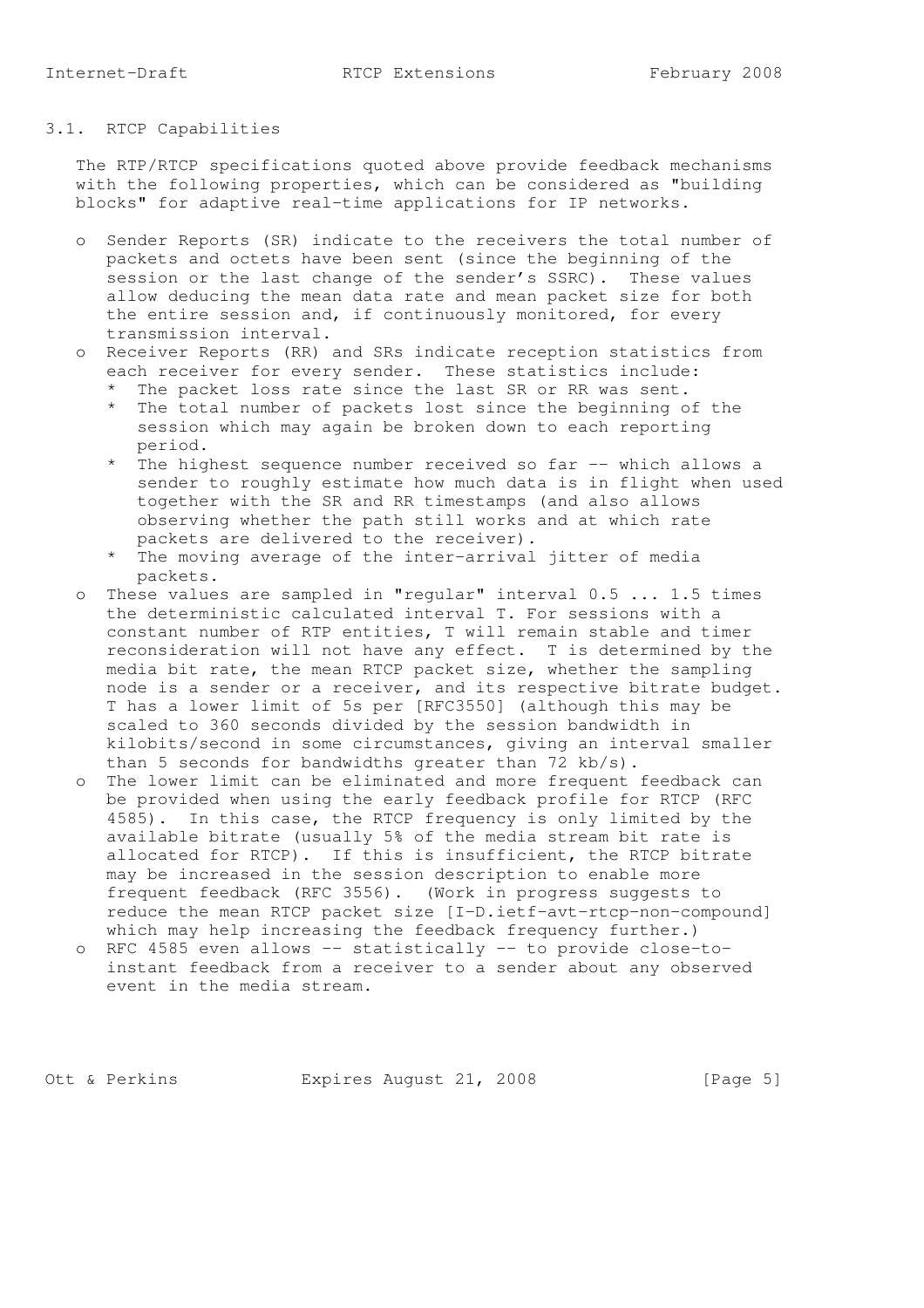- o Sender Reports also contain timestamps which allow (in conjunction with Receiver Reports) the sender to calculate the current RTT. This value can be monitored over time and thus may be used to infer trends at coarse granularity. RFC 3611 provides a similar RTT mechanism for the receivers.
- o RTCP is suitable for unicast and multicast communications and all basic functions are designed with group communications in mind. While traditional (any-source) multicast (ASM) is clearly not available in the Internet at large, source-specific multicast (SSM) and overlay multicast are -- and both are commercially relevant. RTCP extensions have been defined to operate over SSM, and complex topologies may be created by interconnecting RTP mixers and translators.

 These mechanisms can used to implement a quite flexible feedback loop and enable short-term reaction to observed events as well as long term adaptation to changes in the networking environment. Adaptation mechanisms available on the sender side include (but are not limited to) choosing different codecs, different parameters for codecs (spatial or temporal resolution for video, audible quality for audio and voice), and different packet sizes to adjust the bit rate. Furthermore, various forward error correction mechanisms and, if RTTs are short and the application permits extra delays, even reactive error control such as retransmissions. Long-term feedback can be provided in regular RTCP reports at configurable intervals, whereas (close-to-)instant feedback is available by means of the early feedback profile. Figure 1 below outlines this idea graphically:

Ott & Perkins Expires August 21, 2008 [Page 6]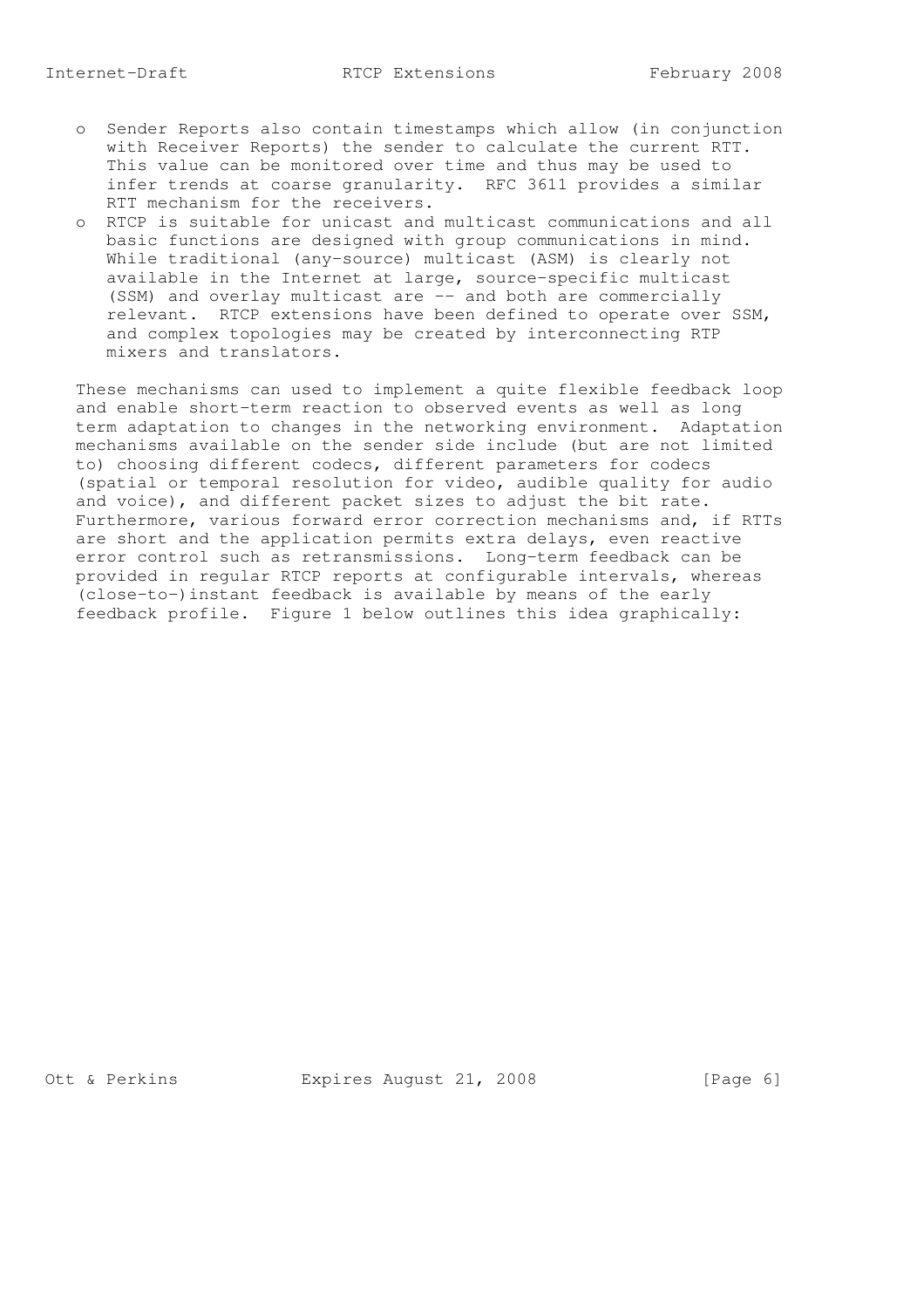| Long-term adaptation:    | RTCP Sender Reports                                               | Media processing:   |
|--------------------------|-------------------------------------------------------------------|---------------------|
| - Codec+parameter choice | - Data rate, pkt count                                            | - Dejittering       |
| - Packet size            | - Timing and sync info                                            | - Synchronization   |
| - FEC, interleaving      | - Traffic characteristics - Error concealment                     |                     |
|                          |                                                                   | - Playout           |
| --------------+/         |                                                                   | . +---------------+ |
|                          | RTP media stream (codec, repair)                                  |                     |
|                          | Media Sender   ================================>   Media receiver |                     |
|                          |                                                                   |                     |
| +--------------+\        | RTCP Receiver Reports                                             | /+-------------     |
|                          |                                                                   |                     |
| Short-term reaction:     | - long-term statistics                                            | Control functions:  |
| - Retransmissions        | - event information                                               | - RTP monitoring    |
| - Retro-active FEC       | - media-specific info                                             | and reporting       |
|                          | $-$ "congestion info" $(*)$                                       | - Instant event     |
| - Adaptive source coding |                                                                   |                     |
| - Congestion control(*)  |                                                                   | notifications       |

 (\*) RTCP feedback has been seen as insufficient for congestion control purposes due to the infrequent nature of reporting (which should be in the order of once per RTT).

Figure 1: Outline of an RTCP Feedback Loop

 It is important to note that not all information needs to be signalled explicitly -- ever or upon every RTCP packet -- but can be derived locally from other pieces of information and from the evolution of the information over time.

#### 3.2. RTCP Limitations

 The design of RTP limits what can meaningfully be done (and hence should be done) with RTCP. In particular, the design favours scalability and loose coupling over tightly controlled feedback loops. Some of these limitations are listed below (they need to be taken into account when designing extensions):

 o One response per media packet. RTCP is designed to provide occasional feedback which is unlike, e.g., TCP ACKs which can be sent in response to every (other) packet. o RTCP is not capable of providing truly instant feedback. o RTCP is inherently unreliable.

4. Issues with RTCP Extensions

 Issues that came up in the past with extensions to RTP and RTCP include (but are probably not limited to) the following:

Ott & Perkins Expires August 21, 2008 [Page 7]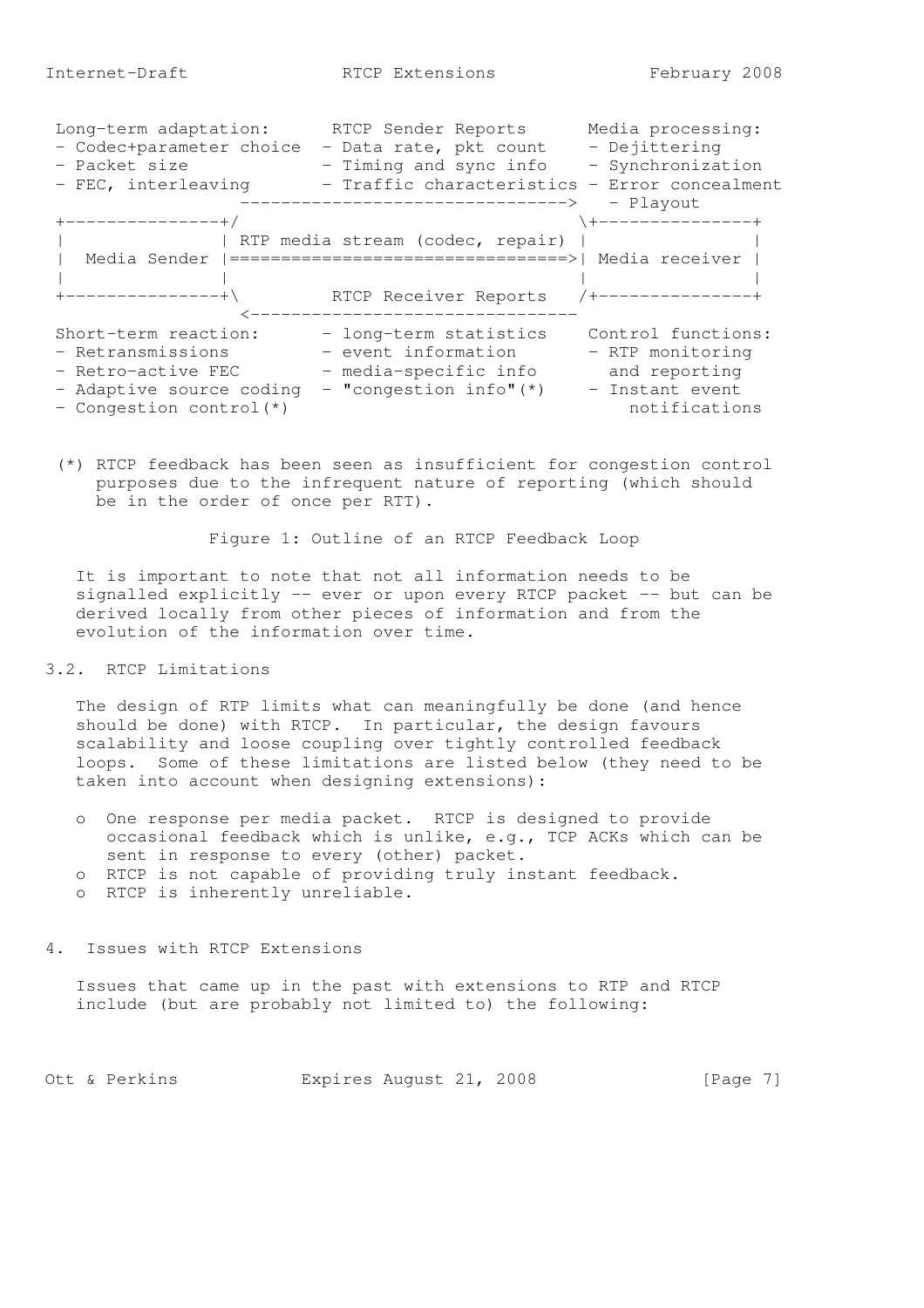- o Defined only or primarily for unicast. RTCP has been defined for multicast. Extensions may become useful in the future well outside their originally intended area of application and should consider this. Stating that something works for unicast only is not an option in many cases, particularly as various flavours of multicast have become relevant again.
- o Assuming reliable (instant) state synchronization. RTCP reports are sent irregularly and may be lost. Hence, there may be a significant time lag between intending to send a state update to the RTP peer(s) and the packet being received, in some cases, the packet may not be received at all.
- o Reliable RTCP. Where needed, reliability is implemented on top of RTCP using acknowledgements. While acknowledgements and retransmission suggest to overcome the above reliability issue (and, in fact, they probably can), this is likely to come at the cost of significant additional delay which may defeat the purpose of providing the feedback in the first place. Moreover, for scalability reasons, if multicasting is used, these ACKs need to be targeted to a subgroup or an individual entity to avoid implosion. The result are typically specific mechanisms with limited re-usability.
	- o Commands are issued rather than hints given. RTCP is about reporting observations -- in a best-effort manner -- between RTP entities. Causing actions on the remote side requires some form of reliability (see above) and adherence cannot be verified.
	- o RTCP reporting is expanded to become a network management tool. RTCP is sensitive to the size of RTCP reports as the latter determines the mean reporting interval given a certain bit rate share for RTCP. The amount of information going into RTCP reports should primarily target the peer (and thus include information that can be meaningfully reacted upon). Gathering and reporting statistics beyond this is not an RTCP task and should be addressed by out-of-band protocols.
	- o Serious complexity is created. Related to the previous item, RTCP reports that convey all kinds of data first need to gather and calculate/infer this information to begin with (which requires very precise specifications). Given that it already seems to be difficult to even implement baseline RTCP, any added complexity can only discourage implementers, may lead to buggy implementations (in which case the reports do not serve the purpose they were intended to), and hinder interoperability.
	- o Architectural issues. Extensions are written without considering the architectural concepts of RTP. For example, point-to-point communication is assumed, yet third party monitors are expected to listen in. Besides being a bad idea to rely on eavesdropping entities on the path, this is obviously not possible if SRTP is being used with encrypted SRTCP packets.

Ott & Perkins Expires August 21, 2008 [Page 8]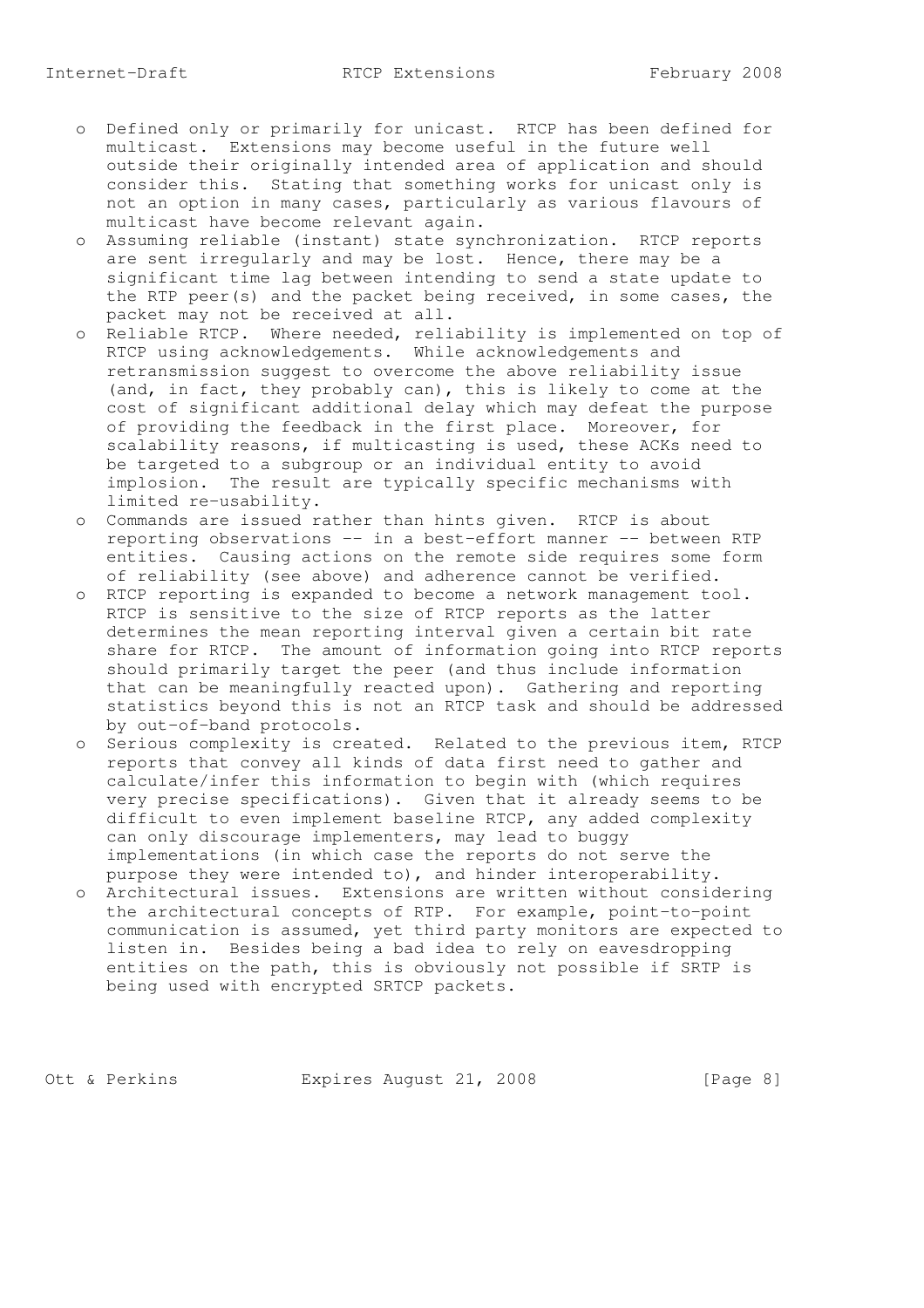This list is surely not exhaustive. Also, the authors do not claim that the suggested extensions (even if using acknowledgements) would not serve a legitimate purpose. We rather want to draw attention to the fact that the same results may be achievable in an architecturally cleaner and conceptually RTP/RTCP-compliant way. The following section contains a first attempt to provide some guidelines on what to consider when thinking about extensions to RTP and RTCP.

## 5. Guidelines

 Designing RTCP extensions requires consideration of a number aspects as well as in-depth understanding of the operation of RTP and its basic mechanisms. While it is expected that there are many aspects not yet covered by RTCP reporting and operation, quite a bit of functionality is readily available for use. Quite a few further mechanisms should probably never become part of the RTP family of specifications. In the following, we provide a bit of guidance (in its first iteration) what to consider when (and before!) developing an extension to RTCP.

 Note: In this first revision of this draft, this section is still very rough.

 We begin with a short check list concerning the applicability of RTCP in the first place:

- o Check what you can do with the existing mechanisms and exploit the information readily available. Is the need for an extension only perceived (e.g., because of lazy implementers, artificial constraints in endpoints) or is the function or information really not available. It is worthwhile remembering that any piece of redundant information supplied by a protocol runs the risk of being inconsistent at some point and different implementation may choose to handle such situations differently (e.g., give precedence to different values). Similarly, every function should only be doable in exactly one (well-specified) way.
- o Is the extension really applicable to RTP entities running anywhere in the Internet or is this a link-specific extension? In the latter case, link-specific extensions (e.g., using header compression) may be preferable. RTCP should also not be used to carry information specific to a particular (access) link.

 From a conceptual viewpoint, every RTCP extension should ask and answer(!) at least the following questions:

Ott & Perkins **Expires August 21, 2008** [Page 9]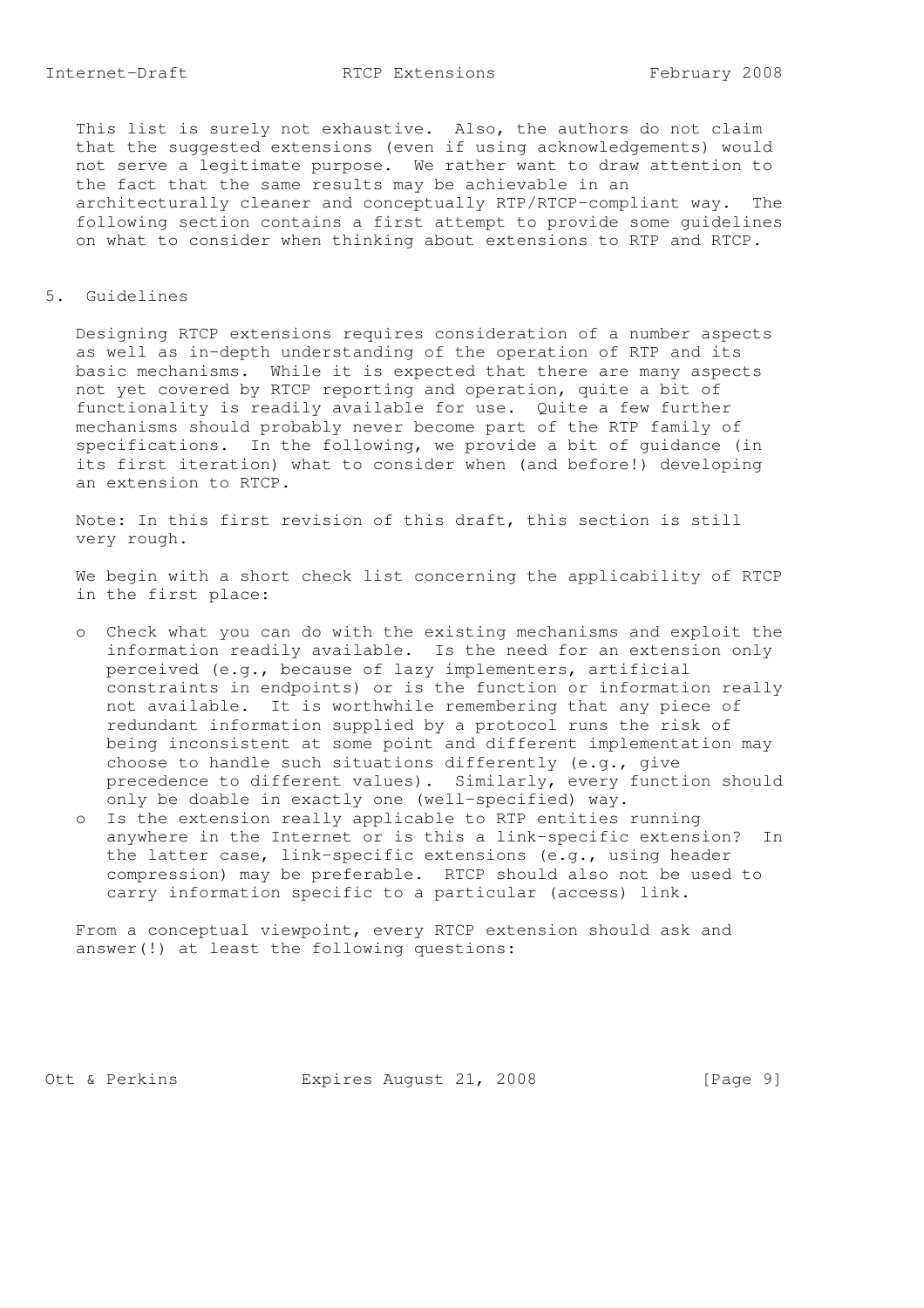- o How will this new building block complement and work with the others? Are all interactions specified?
- o Will this work with all different profiles? (Security?) Are any feature interactions expected?
- o Should this extension be kept in-line with baseline RTP and the existing RTP profiles? Or does the extension deviate so much from the basic operation (and the answer to the previous question is "no") so that a new profile should be defined which is allowed to be incompatible with others? If so, how do nodes using different profiles fail safely?
- o How does this extension interoperate with other nodes if the extension is not understood by the peer(s)?
- o How will the extension deal with different networking conditions (e.g., degrade with increase in losses or latency, possibly across orders of magnitude)?
- o How will this extension work with multicast? Will this degrade gracefully with increasing group sizes? What will be the impact on the RTCP report frequency and bitrate allocation?

 For the specific design, the following considerations should be taken into account (they form a mixture of common protocol design guidelines and specifics for RTCP):

- o First of all, if there is (and for RTCP this applies quite often) an old-style mechanisms from a different networking environment, don't try to recreate this in RTCP. The networking environment is heterogeneous and will often be drastically different. Instead, ask what the actual semantics and the result perceived by the application or the user are. Then, design a mechanism that achieves this result compatible with RTP/RTCP. (And do not forget that every mechanism will break if no packets get through.)
- o Target re-usability for the specification, i.e., think broader than a specific use case. (Well, there is a balance to be struck: in order to get anything done, there needs to be sufficient focus.) Point solutions need a really good motivation to be dealt with in the IETF in the first place. This essentially suggests to develop buildings blocks whenever possible.
- o For everything (value, procedure, timer, etc.) being defined, make sure that it is defined properly, so that independent interoperable implementation can be done.
- o When defining field, mechanisms, etc., remember that all field values need to be both generated and reacted upon, that mechanisms need to be implemented, etc., and that all of this increases the complexity of an implementation. Things which are too complex won't get implemented in the first place. Extensions defining new metrics and parameters should reference existing standards where possible, rather than invent something new and/or proprietary.

Ott & Perkins Expires August 21, 2008 [Page 10]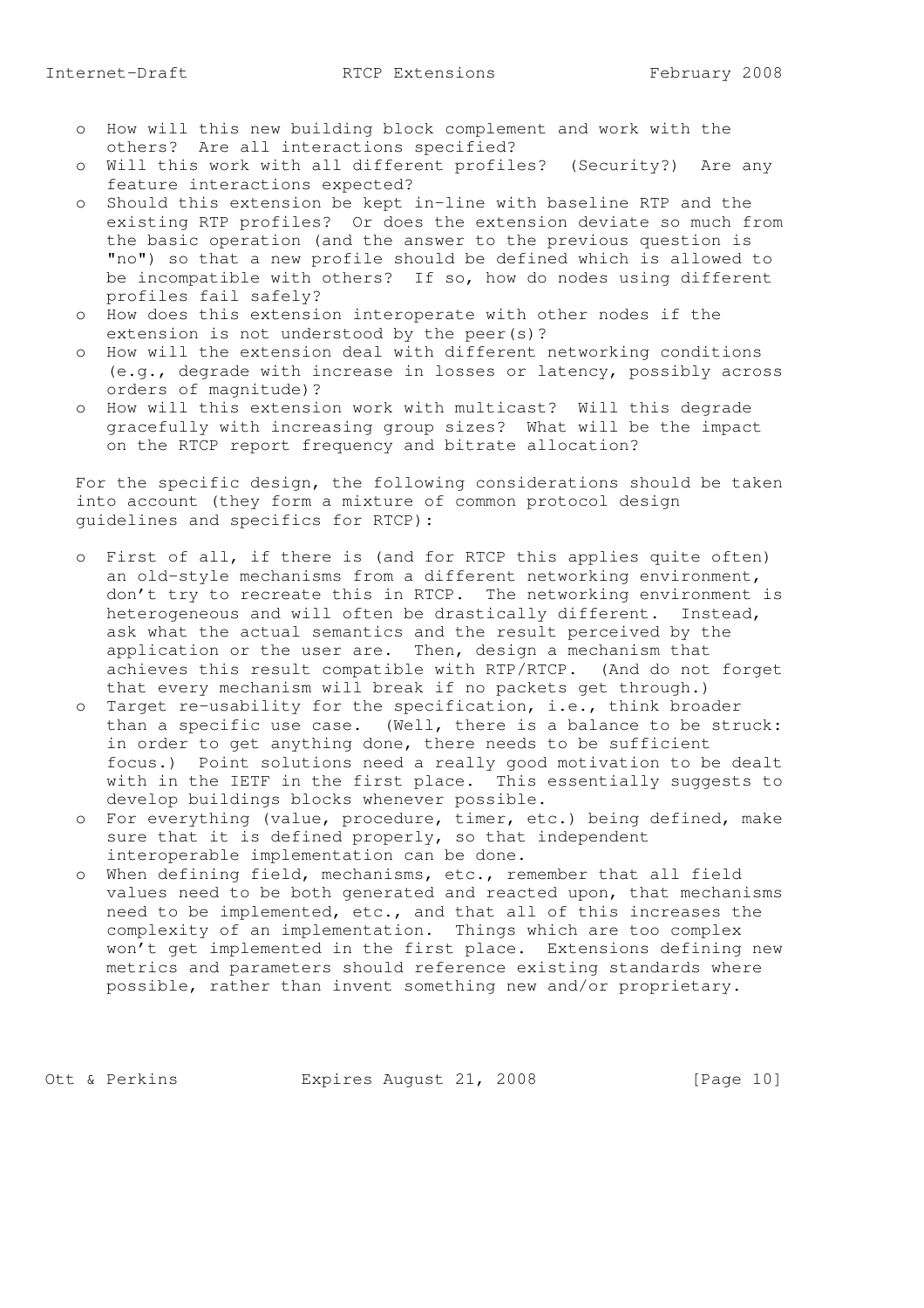- o Remember that not every bit or every action needs to be represented or signalled explicitly. It may be possible to infer the necessary pieces of information from other values or their evolution (a very prominent example is TCP congestion control). As a result, it may be possible to decouple bits on the wire from local actions and reduce the overhead.
	- o Particularly with media streams, reliability can often be "soft". Rather than implementing explicit acknowledgements, receipt of a hint may also be observed from the altered behaviour (e.g., sending the requested intra-frame or changing the reference frame for video, changing the codec, etc.). The semantics of messages should be idempotent so that the respective message may be sent repeatedly.

 TBD: discuss and cite the ALF paper (Clark and Tennenhouse, SIGCOMM 1990)

6. Security Considerations

TBD.

 Congestion control and denial of service issues are likely key points to raise here.

7. IANA Considerations

There are no specific IANA action necessary for this document.

8. Acknowledgements

 This draft has been motivated by many discussions in the AVT WG. The authors would like to acknowledge the active members in the group for providing the inspiration.

9. References

9.1. Normative References

- [RFC1925] Callon, R., "The Twelve Networking Truths", RFC 1925, April 1996.
- [RFC2119] Bradner, S., "Key words for use in RFCs to Indicate Requirement Levels", BCP 14, RFC 2119, March 1997.

Ott & Perkins Expires August 21, 2008 [Page 11]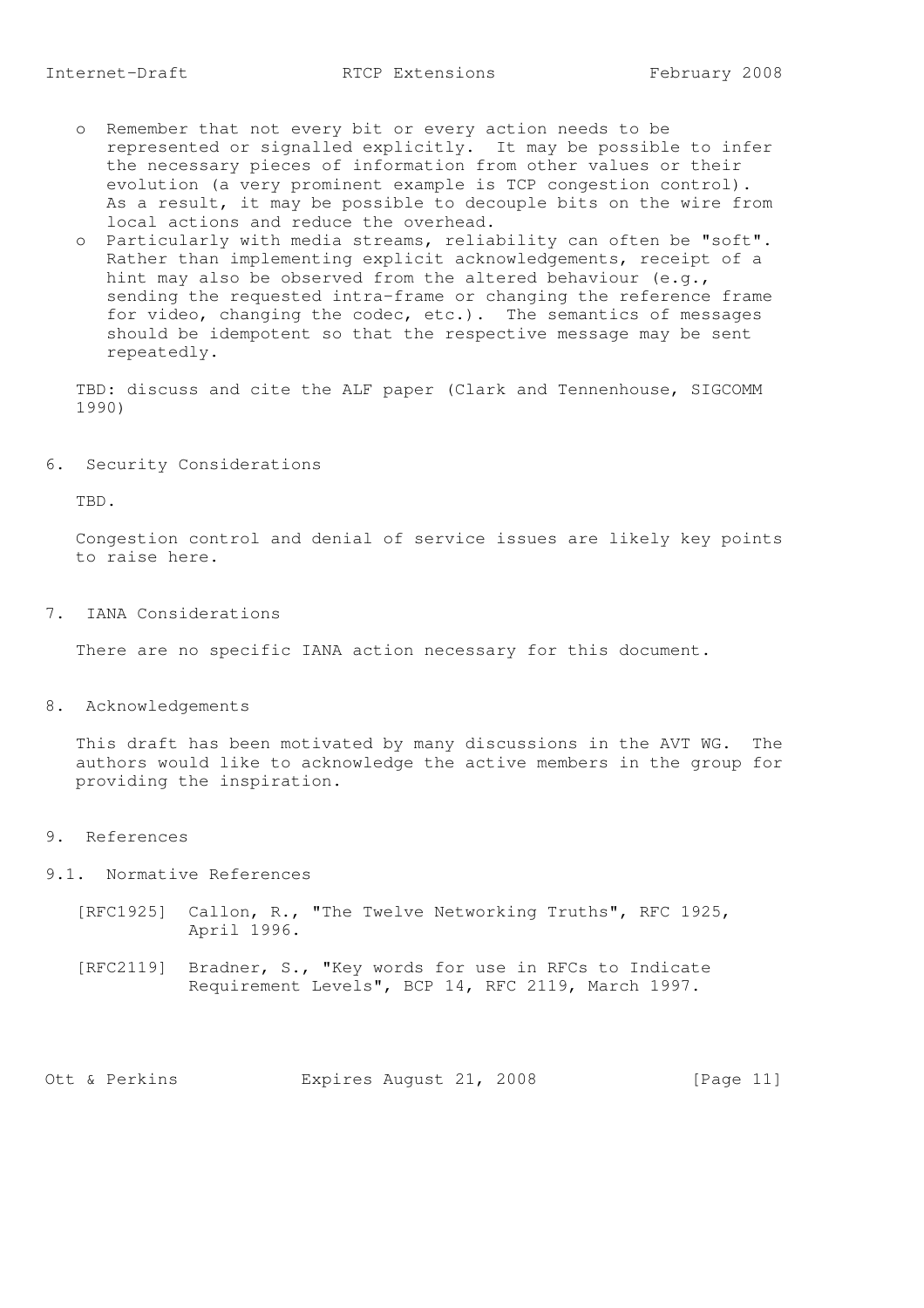- [RFC3550] Schulzrinne, H., Casner, S., Frederick, R., and V. Jacobson, "RTP: A Transport Protocol for Real-Time Applications", STD 64, RFC 3550, July 2003.
- [RFC3551] Schulzrinne, H. and S. Casner, "RTP Profile for Audio and Video Conferences with Minimal Control", STD 65, RFC 3551, July 2003.
- [RFC3556] Casner, S., "Session Description Protocol (SDP) Bandwidth Modifiers for RTP Control Protocol (RTCP) Bandwidth", RFC 3556, July 2003.
- [RFC3611] Friedman, T., Caceres, R., and A. Clark, "RTP Control Protocol Extended Reports (RTCP XR)", RFC 3611, November 2003.
- [RFC3711] Baugher, M., McGrew, D., Naslund, M., Carrara, E., and K. Norrman, "The Secure Real-time Transport Protocol (SRTP)", RFC 3711, March 2004.
- [RFC4585] Ott, J., Wenger, S., Sato, N., Burmeister, C., and J. Rey, "Extended RTP Profile for Real-time Transport Control Protocol (RTCP)-Based Feedback (RTP/AVPF)", RFC 4585, July 2006.
- 9.2. Informative References
	- [I-D.ietf-avt-rtcp-non-compound] Johansson, I. and M. Westerlund, "Support for non-compound RTCP, opportunities and consequences", draft-ietf-avt-rtcp-non-compound-02 (work in progress), February 2008.

Authors' Addresses

 Joerg Ott Helsinki University of Technology Otakaari 5 A Espoo, FIN 02150 Finland

Email: jo@netlab.hut.fi

Ott & Perkins Expires August 21, 2008 [Page 12]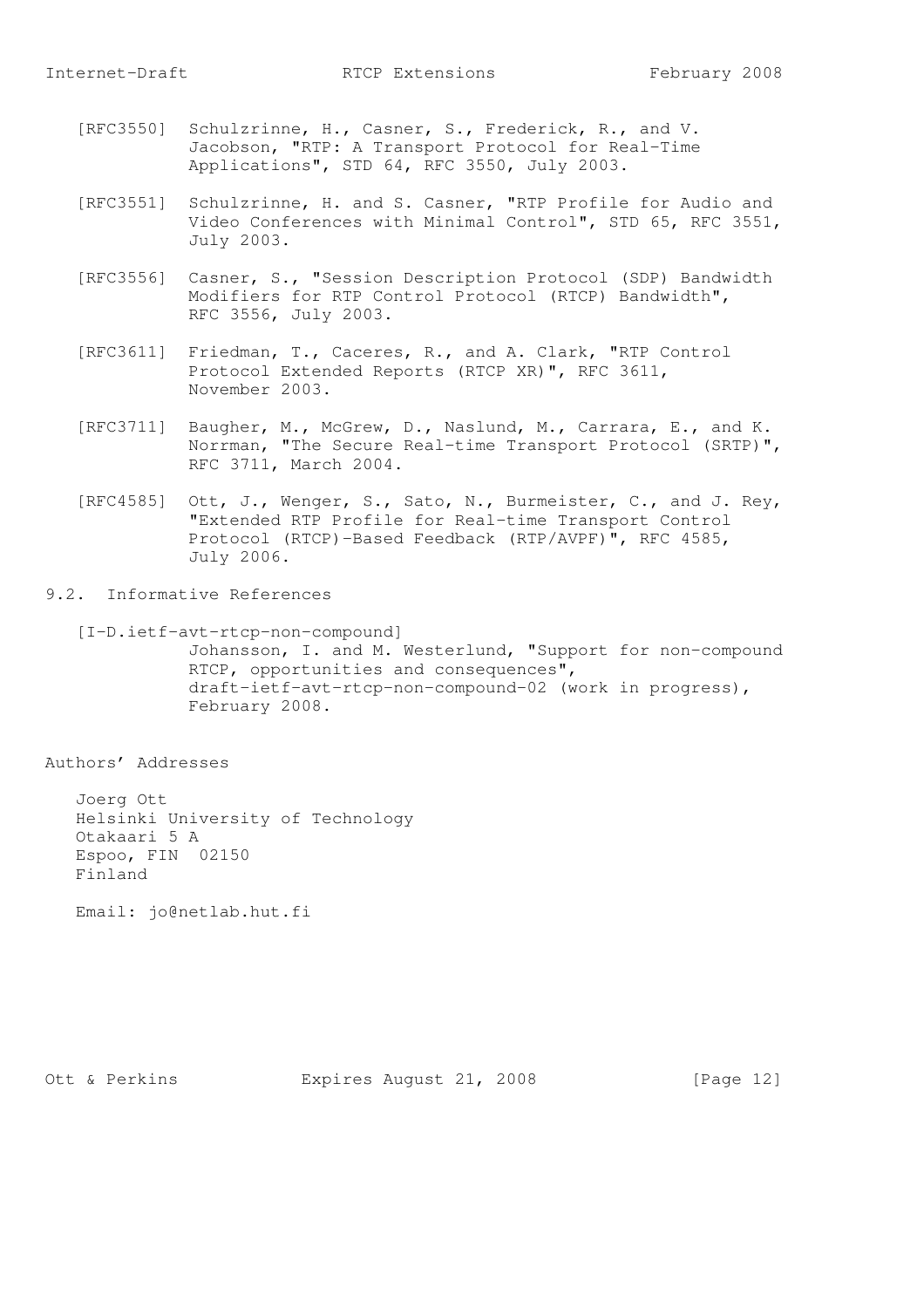Colin Perkins University of Glasgow Department of Computing Science Sir Alwyn Williams Building Lilybank Gardens Glasgow G12 8QQ United Kingdom

Email: csp@csperkins.org

Ott & Perkins Expires August 21, 2008 [Page 13]